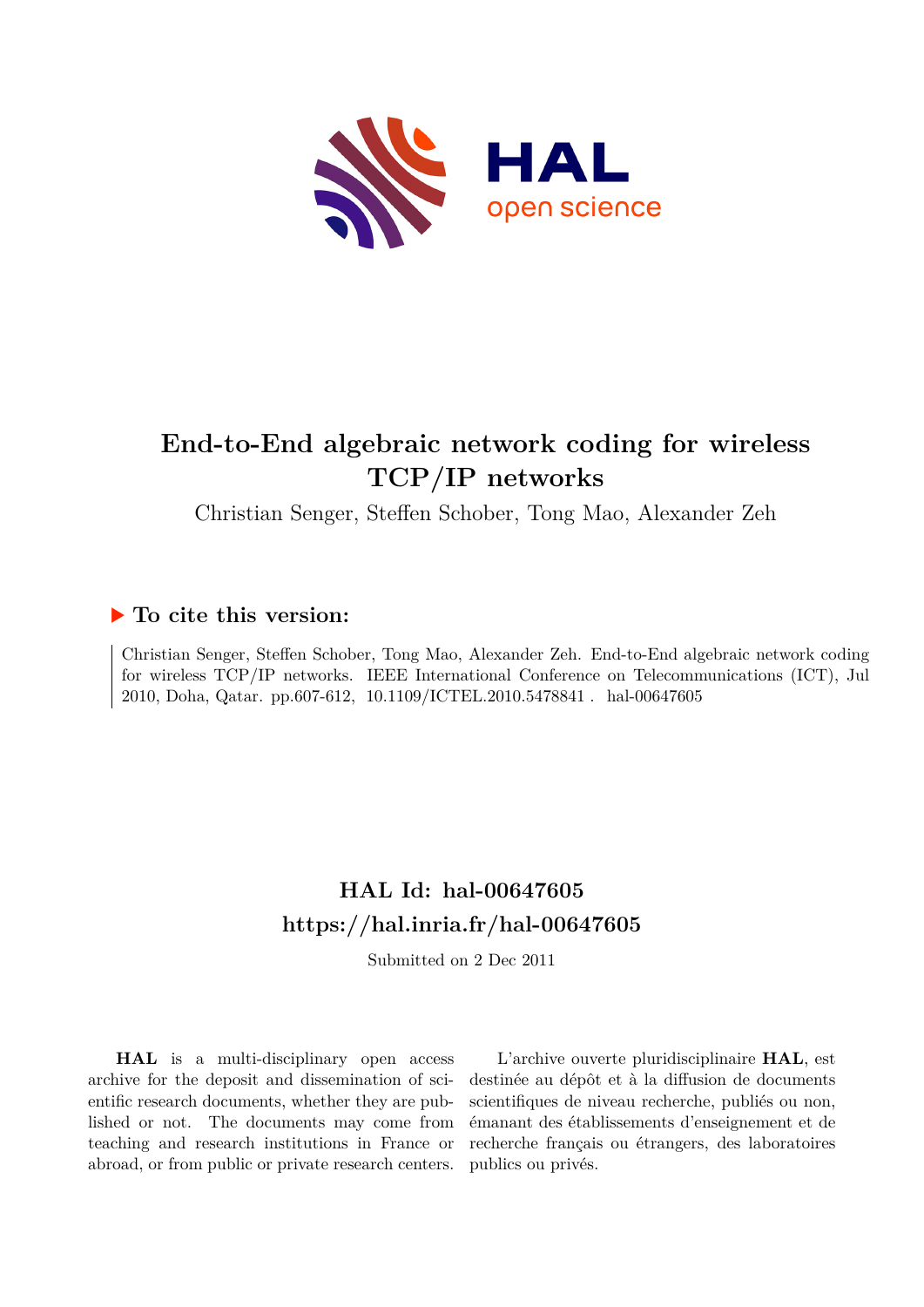# End–to–End Algebraic Network Coding for Wireless TCP/IP Networks

Christian Senger, Steffen Schober, Tong Mao, Alexander Zeh Institute of Telecommunications and Applied Information Theory Ulm University, Ulm, Germany {christian.senger | steffen.schober | tong.mao | alexander.zeh}@uni-ulm.de

*Abstract***— The** *Transmission Control Protocol (TCP)* **was designed to provide reliable transport services in wired networks. In such networks, packet losses mainly occur due to congestion. Hence, TCP was designed to apply congestion avoidance techniques to cope with packet losses. Nowadays, TCP is also utilized in wireless networks where, besides congestion, numerous other reasons for packet losses exist. This results in reduced throughput and increased transmission round–trip time when the state of the wireless channel is bad. We propose a new network layer, that transparently sits below the transport layer and hides non congestion–imposed packet losses from TCP. The network coding in this new layer is based on the well–known class of** *Maximum Distance Separable (MDS)* **codes.**

#### I. INTRODUCTION

Current versions of TCP [1] like TCP–CUBIC [2] and Compound–TCP [3] use elaborate techniques to avoid and to cope with network congestion, which is the main reason for packet losses in wired networks. However, the increasing deployment of wireless networks like IEEE-802.11 (WLAN) or IEEE-802.16 (WiMAX) imposes new challenges on TCP as a reliable transport protocol. In wireless networks, packet losses can occur due to effects like shadowing, interference, and multipath propagation to mention only a few. The problem is, that TCP in all it's current implementations reacts on packet losses with some congestion avoidance strategy, thus reducing throughput and transmission round–trip time.

During the last few years, network coding became a prominent field of interest in the communications- and coding community. The main idea is to view packets as elements of an algebraic structure, e.g. a finite field or a vector space. Then, packet losses correspond to erasures and there exist well– known algebraic techniques to correct them. The most important example of this approach is probably random network coding [4] based on the Rank metric [5]–[7], the corresponding codes are frequently called Rank– or Gabidulin codes [8]– [10]. In this paper we follow a different approach for network coding, first proposed by Kabatiansky and Krouk [11] and further developed and extended by Sidorenko et al. [12]. It utilizes MDS codes and the traditional Hamming metric. With MDS codes, it is possible to correct errors and erasures, the tradeoff parameter between the two can be selected by the system designer.

The idea of combining TCP with network coding was first presented by Sundararajan et al. [13], following the Rank

Christian Senger is supported by DFG, Germany, under grant BO 867/17.

metric approach. We complement their work by following the Hamming metric approach and by introducing a new *MDS Network Coding layer (NC layer)* between the IP and TCP layer. The NC layer is transparent to the established layers which enables an easy deployment.

The paper is organized as follows. In Section II we explain MDS codes and show their most important property for network coding. In Section III we explain the NC layer together with algorithmic descriptions of the transmitter and receiver sides. The properties and capabilities of TCP with the NC layer are investigated in Section IV by simulation. We also analyze how network coding–capable nodes affect a mixed network environment.

#### II. MAXIMUM DISTANCE SEPARABLE (MDS) CODES

Let  $\mathbf{a} := (a_0, \dots, a_{n-1})$  and  $\mathbf{b} := (b_0, \dots, b_{n-1})$  be two vectors over an extended Galois field  $\mathbb{F}_q$  with  $q = 2^m$  where m is a non-negative integer. The *Hamming distance*  $d_H(a, b)$ is defined as the number of differing coordinates of a and b, i.e.

$$
d_H(\mathbf{a}, \mathbf{b}) := |\{i : a_i \neq b_i, 0 \le i \le n-1\}|.
$$

Let C be a subspace of  $\mathbb{F}_q^n$  with dimension k. Define the *minimum distance*  $d_{\min}$  as

$$
d_{\min} := \min_{\mathbf{a},\mathbf{b}\in\mathcal{C}} \{d_H(\mathbf{a},\mathbf{b})\}.
$$

Then,  $C(q; n, k, d_{\min}) := C$  is called a q-nary linear block code of length n, dimension k and minimum distance  $d_{\min}$ .

One basic result of Coding Theory is the *Singleton Bound*, which bounds the minimum distance for given code length and dimension. The following results were established in [14], see also [15].

**Theorem 1 (Singleton Bound)** *The minimum distance of a block code*  $C(q; n, k, d_{\min})$  *is bounded by* 

$$
d_{\min} \leq n - k + 1.
$$

*Proof:* By definition of  $d_{\text{min}}$  there are no two codewords in  $\mathcal C$  with  $d_{\min}$  coinciding coordinates, but there might be codewords with  $d_{\text{min}}-1$  coinciding coordinates. Their quantity is at most  $q^{n-d_{\min}+1}$ . The total number of codewords must be smaller or equal than this quantity, hence  $q^k \leq q^{n-d_{\min}+1}$ .

An interesting subset of the block codes are those, that have maximum possible minimum distance.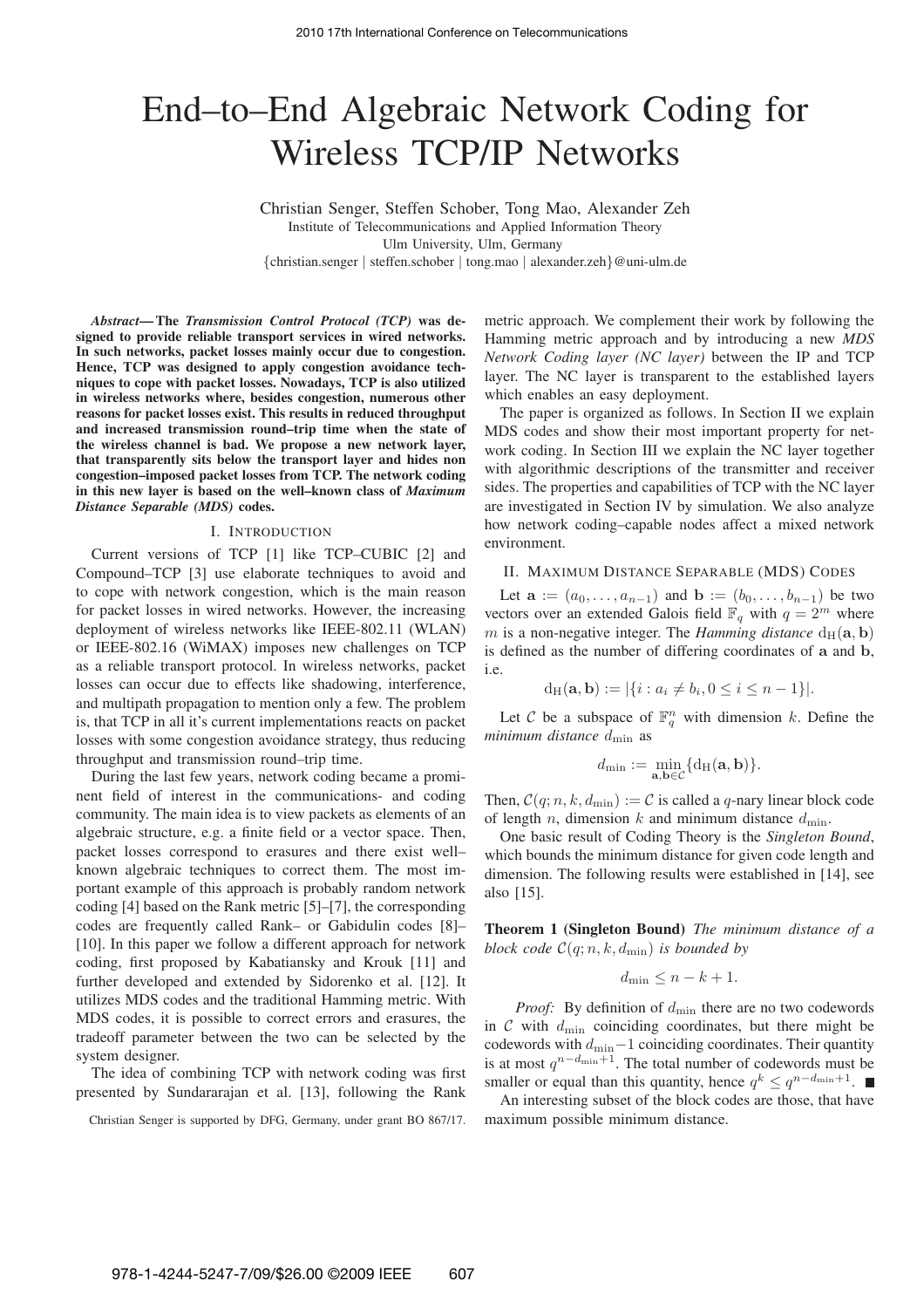**Definition 1 (MDS Code)** *A block code*  $C(q; n, k, d_{\min})$  *is called* Maximum Distance Separable (MDS) *if it fulfills the Singleton Bound with equality, i.e.*

$$
d_{\min} = n - k + 1.
$$

It can be shown that there are no MDS codes over  $\mathbb{F}_2$ besides the repetition codes, the single parity check codes and the codes without any redundancy. Probably, the most important MDS codes are the *Reed–Solomon (RS)* codes [15], [16] over  $\mathbb{F}_q$  with  $q > 2$ . In our considerations, we will always assume that q is a power of two, i.e.  $q = 2^m$ . In this case, Elements of  $\mathbb{F}_q$  can be represented by binary vectors of length m. We do not use any of the code's properties in this paper except that they are MDS.

The core of our proposed scheme is the following well– known property of MDS codes.

**Theorem 2** *If*  $C(q; n, k, d_{\min})$  *is an MDS code, then any* k *coordinates of*  $c \in C$  *unambiguously determine c.* 

*Proof:* We have  $d_{\min} = n - k + 1$ , hence in any codeword at most  $k - 1$  positions can coincide. Thus any k positions uniquely determine the codeword.

This allows the following procedure. Assume that a binary message of length  $kq$  bit should be transmitted. Let us denote a symbol from  $\mathbb{F}_q$  as a *segment*. The binary message can be considered as an information vector containing k segments. Theses segments can be encoded into  $n \geq k$  segments using an MDS code  $C(q; n, k, d_{\min})$ . The resulting *n* segments are transmitted over a network. Then, by Theorem 2, the receiver is able to reconstruct the n segments if it receives **arbitrary**  $k$  segments.

#### III. NETWORK CODING LAYER

We are now ready to explain our proposed scheme for End– to–End algebraic network coding based on MDS codes. It works as a transparent new layer between the Internet and the Transport layer of the Internet protocol stack [17], see Figure 1. Transparent means that the functionality of the NC layer is hidden to the existing layers, which simplifies deployment in existing networks.



Fig. 1. The Internet protocol stack extended by the NC layer.

In our considerations, we identify the Transport layer with the TCP layer and the Internet Layer with the IP layer. For simplicity, we assume a half duplex communication, i.e that payload data is only transmitted in one direction. Further we assume that the connection setup and termination is always initiated by the transmitter side TCP instance. The generalization to full duplex is straightforward and does not yield any additional insights.

Connection management segments like SYN or FIN usually pass the NC layer in a transparent manner. However, such segments invoke some special connection management segment handling routines, see Section III-C for details about connection management.

At the transmitter, data segments arriving from the TCP are buffered until  $k$  segments are in the buffer. As soon as the buffer contains  $k$  segments (the information vector), they are encoded<sup>1</sup> into *n* segments (the codeword) using an MDS code  $C(q; n, k, d_{\min})$ . The parameters q and k of the code must be chosen such that their product  $kq$  matches the data segment sizes arriving from the TCP.

To cope with this restriction the NC instance has to change the *Maximum Segment Size (MSS)* parameter [18] offered by the receiving TCP instance during the connection negotiation If the transmitting TCP instance uses segment sizes less than the (modified) MSS, the NC layer has to pad the data. Another approach would be to implement a strategy for segmenting in the NC layer. For convenience we assume in the following that the TCP instance always uses segments with size equal to the MSS.

After encoding, the  $n$  segments are passed to the IP layer. At the receiver, the NC layer acknowledges every received segment from the IP layer. It collects up to  $k$  segments in a buffer. This quantity is sufficient for decoding since  $C$  bears the MDS property. After decoding, the NC layer hands the decoded k segments (the segments which arrived from the TCP at the transmitter) to the receiver side TCP.

Back at the transmitter, the NC layer counts the acknowledgments of coded segments. If their number is greater than some system parameter which we call the *speculative ACK threshold*, then the NC layer acknowledges all  $k$  data segments to the TCP. This is a *speculative acknowledgment* since at this time the receiver side TCP did not necessarily receive all the  $k$ data segments – some might still be stuck within the NC layer. However, the receiver side NC layer will be able to reconstruct the missing data segments from one of the following received codewords. Our simulations show that this happens very fast if the system parameters are chosen appropriately.

The NC layer behavior at the transmitter and receiver is shown in Algorithms 1 and 2, respectively. Note that the procedures handle\_TCP\_handshake() and handle\_TCP\_teardown() are both capable of handling incoming SYN segments from TCP and IP.

After the coarse description of the NC layer, we now focus on some details. The NC layer copies most of the TCP layer's functionalities, e.g. sequence numbers and the header structure. The following subsections deal with the relations, similarities and differences between the NC and the TCP layer.

<sup>&</sup>lt;sup>1</sup>See Section III-A for details about which parts of the TCP segments are encoded.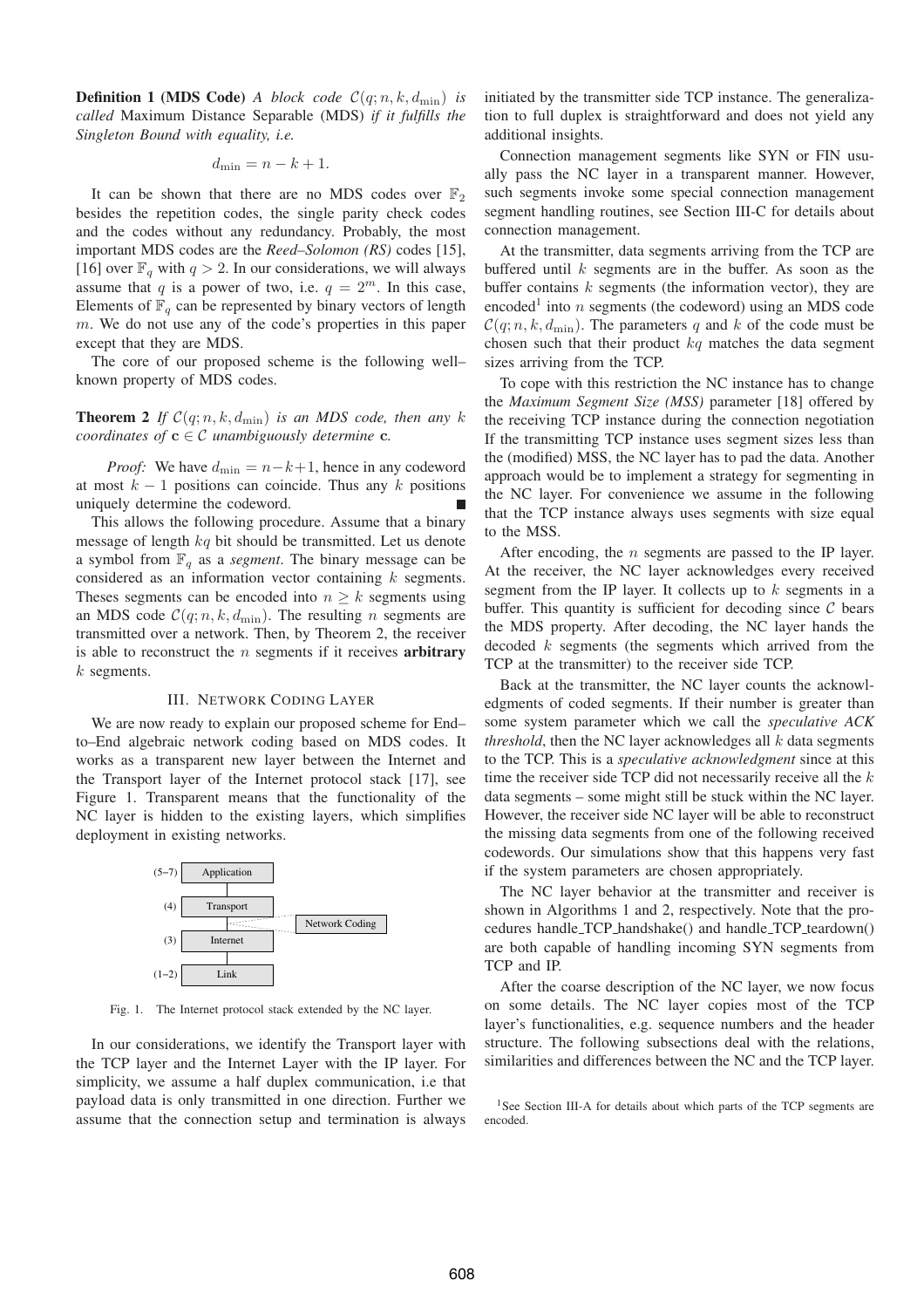**Algorithm 1**: Network Coding Layer at the Transmitter

| while true do |                                                  |  |
|---------------|--------------------------------------------------|--|
|               | buffer $\leftarrow$ [ ];                         |  |
|               | $\text{ACKcount} \leftarrow 0;$                  |  |
|               | while $ \text{buffer}  < k$ do                   |  |
|               | receive TCP segment from TCP;                    |  |
|               | <b>if</b> TCP segment is SYN <b>then</b>         |  |
|               | handle_TCP_handshake();                          |  |
|               | <b>else if</b> TCP segment is FIN <b>then</b>    |  |
|               | handle_TCP_teardown();                           |  |
|               | reset NC layer;                                  |  |
|               | else if TCP segment is RST then                  |  |
|               | forward segment to IP;                           |  |
|               | reset NC layer;                                  |  |
|               | else                                             |  |
|               | put TCP segment into buffer;                     |  |
|               | encode $k$ TCP segments into $n$ NC segments;    |  |
|               | hand over the $n$ NC segments to IP;             |  |
|               | while $\text{ACKcount} < s$ do                   |  |
|               | receive NC acknowledgment from IP;               |  |
|               | $\text{ACKcount} \leftarrow \text{ACKcount} + 1$ |  |
|               | acknowledge all buffered segments to TCP;        |  |
|               |                                                  |  |

#### *A. Header Structure*

The NC layer protocol reuses parts of the TCP header without any modification. To reduce protocol overhead, these common header parts can be stripped off the TCP header before encoding of the TCP segments. They can be easily reconstructed at the receiver side by simple extraction from the NC header. The common and stripped–off header parts are source port, destination port, all control flags except ACK, and sequence number. See notes about the latter one in Section III-B. The reused and stripped–off header fields are blue shaded in Figure 2.

The remaining TCP header fields are not required by the NC layer. Thus, they are not part of the NC layer header and become part of the encoded TCP segment, i.e. the NC layer payload data. The TCP header fields which are encoded include acknowledgment number, offset, reserved, window, checksum, urgent pointer and options. They are non-shaded on the left-hand side of Figure 2.

Besides the reused TCP header fields, the NC layer adds two additional header fields, i.e. symbol indicator (symb.) and NC options. The new fields are yellow shaded on the righthand side of Figure 2. The symbol indicator is responsible to determine the position of a segment within an MDS codeword, for details see the following section. The NC options are not used in the current basic version of our protocol. They might be used to signal adaptions of code rate or speculative ACK threshold in later versions.

#### *B. Sequence Numbers and Acknowledgments*

We have already mentioned the symbol indicator field in the previous section. In the TCP layer, the sequence number

#### **Algorithm 2**: Network Coding Layer at the Receiver

| while <i>true</i> do                                                                       |
|--------------------------------------------------------------------------------------------|
| buffer $\leftarrow$ [ ];                                                                   |
| while $ \text{buffer}  < k$ do                                                             |
| receive NC segment from IP;                                                                |
| <b>if</b> NC segment is SYN <b>then</b><br>handle_TCP_handshake();                         |
| else if NC segment is FIN then<br>handle_TCP_teardown();<br>reset NC layer;                |
| <b>else if</b> NC segment is RST <b>then</b><br>forward segment to TCP;<br>reset NC layer; |
| else                                                                                       |
| put NC segment into buffer;                                                                |
| hand over NC acknowledgment to IP;                                                         |
| decode $k$ NC segments into $n$ ;                                                          |
| extract $k$ information segments, hand over to TCP;                                        |
| discard TCP acknowledgment;                                                                |



Fig. 2. Header structure of the TCP (left) and NC (right) layers.

is responsible to order segments at the receiver side. The sequence number is incremented by one for each transmitted segment. Consider an information vector consisting of k TCP segments. The position of each TCP segment is uniquely determined by it's sequence number. But now the information vector is encoded into a codeword consisting of  $n$  segments. The NC layer should be able to uniquely determine the position of each segment, this is achieved by the symbol indicator field.

The procedure is as follows: The first  $k$  segments of an MDS codeword simply copy the sequence numbers from TCP to their NC sequence number field. Their symbol indicator field is set to all zeros. The remaining  $n - k$  segments share the sequence number of the  $k$ -th segment but their symbol indicator field is incremented by one for each segment. Simple concatenation of sequence number and symbol indicator provides unique identification of each segment's position within an MDS codeword. More precisely, let  $\mu$  denote the TCP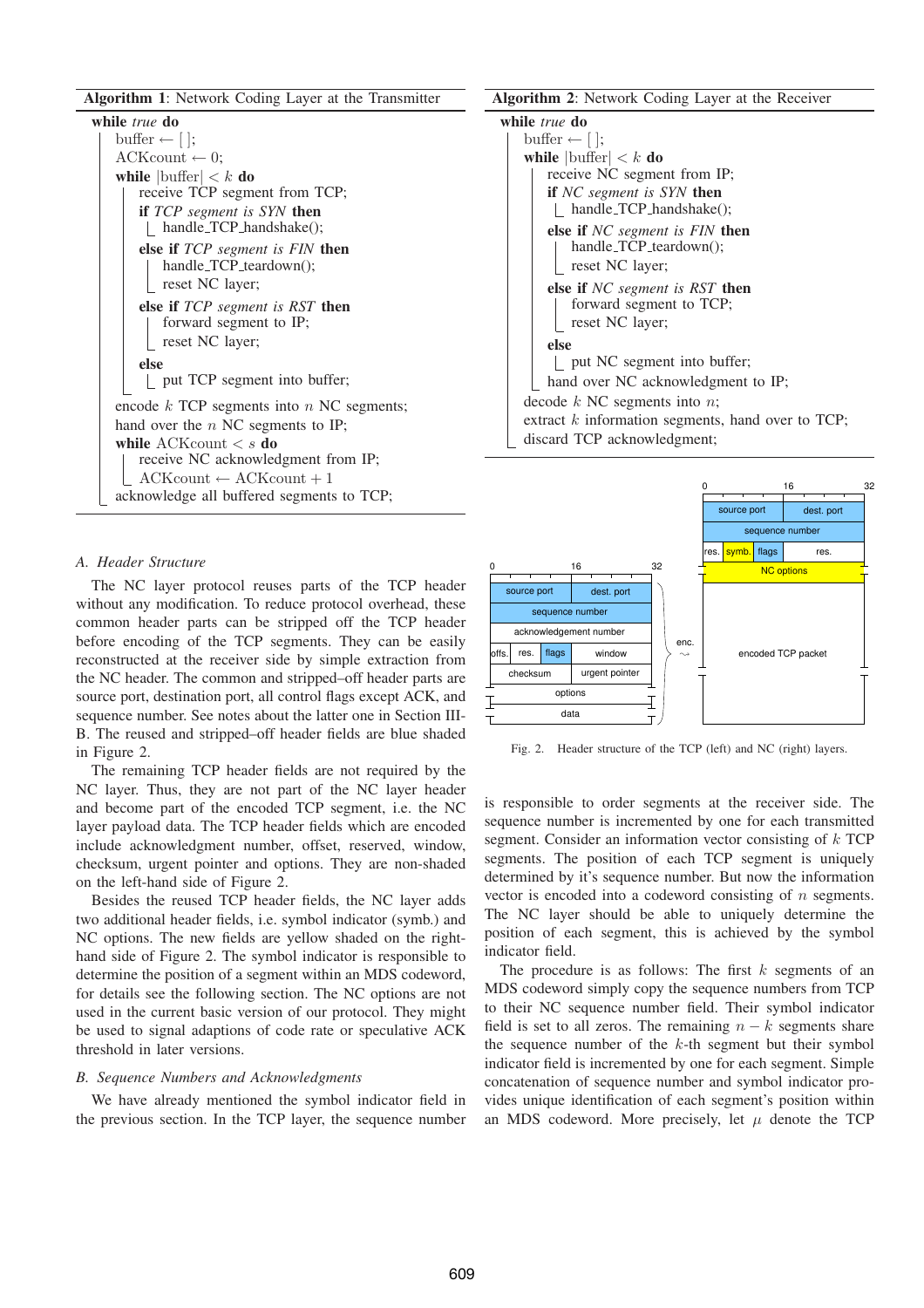sequence number and  $\nu$  the symbol indicator. Then the value  $2^{8}\mu + \nu$  uniquely determines the position of each segment.

The length of the symbol indicator field is 8 bit, hence an MDS codeword can contain at most 256 redundancy segments. This bounds the minimal code rate by

$$
R = \frac{k}{n} = \frac{k}{k + (n - k)} \ge \frac{k}{k + 256} \ge \frac{1}{257},
$$

which seems to be sufficient for all practical applications.

No TCP acknowledgments are transmitted over an NC enabled network. On the receiver side, any TCP acknowledgments are discarded immediately. On the transmitter side, the TCP acknowledgments are "transmitted" only between the NC and the TCP layers. Hence, the ACK flag is the only flag which is not reused and stripped off before encoding. It is overwritten by the NC layer and used for NC acknowledgment segments, i.e. NC layer segments with empty payload transmitted from the receiver to the transmitter.

#### *C. Connection Management*

Besides the change of the MSS, the NC layer does not introduce any new routines for connection setup and teardown. This functions are inherited from the TCP layer. If any connection management segment is detected by the NC layer it starts the corresponding routine. In case of a TCP teardown or a connection reset, the NC layer schedules a self–reset immediately. The result of this is that the TCP and the NC layer share a common state for the full duration of a connection.

#### IV. SIMULATION RESULTS

In this section we give simulation results to obtain some insights in the general behavior, advantages and disadvantages of the proposed End–to–End algebraic network coding based on MDS codes scheme. All simulations were done using the network simulator NS–2 [19] and a basic network topology with one bottleneck link, see Figure 3. Traffic is generated by two FTP sources A1 and A2 which transmit to sinks S1 and S2, respectively. The bottleneck in this setup is link  $N3 \rightarrow N4$ , with a reduced data rate of only 1 Mbit/s. NC layer segments are erased within the network with probability *PER (packet erasure rate)*.



Fig. 3. Basic network topology for throughput and fairness simulations.

For all simulations we have used an algebraic code with rate  $R = k/n = 1/2$  and MDS property. We refrain from giving the detailed code parameters here since this section is devoted to the general behavior of the NC scheme.

Figure 4 compares the achievable network throughput in TCP segments per second for a range of PER values. As expected, the NC–enabled TCP is outperformed by traditional TCP in channels with low PER. However, when the channel state deteriorates the traditional TCP throughput quickly falls below the NC–enabled version's throughput, which remains more or less constant over the full PER range. This gives rise to a natural extension of the NC scheme, which adapts the coding rate according to the current state of the channel. The NC options field in the NC layer header can be utilized for this purpose, see Section III-A.



Fig. 4. Throughput comparison between NC–enabled TCP and traditional TCP for a range of packet erasure probabilities.

The throughput gain of NC–enabled TCP can be interpreted as follows. In a traditional TCP environment, the protocol copes with increased PER by retransmission of nonacknowledged segments by *adaptive repeat request (ARQ)*. This causes a significant amount of delay, especially when the PER is very high. The NC–enabled TCP's strategy to cope with increased PER is to send redundant segments in advance, such that the receiver is not required to wait for requested retransmissions even if segments were erased in the network. Depending on the round trip time and the selected code parameters, this enables the NC–enabled TCP to achieve a higher throughput than traditional TCP as shown by our simulations.

Besides throughput, the most important performance measure of the NC–enabled TCP is fairness, i.e. how fair available network capacities are distributed among the transmitting nodes of a network. We should distinguish between fairness

- of the NC–enabled TCP against traditional TCP and
- of a pure NC–enabled environment.

The fairness simulation results for both cases are shown in Figure 5 and Figure 6, respectively. In both figures, two connections are active over the bottleneck link. In terms of Figure 3 this means that node A1 is transmitting to node S1 and node A2 is transmitting to node S2.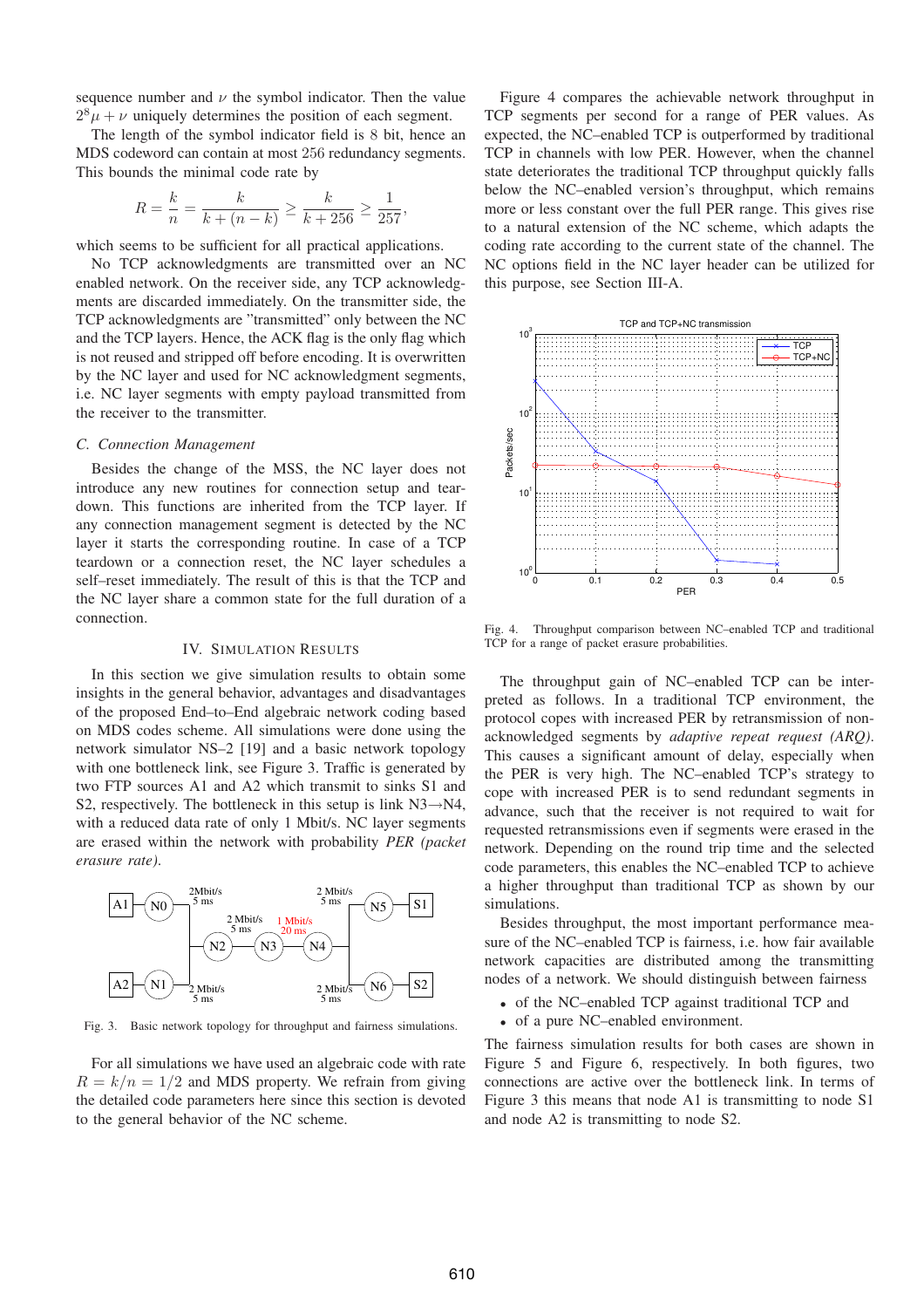In the NC/TCP case of Figure 5, it can be seen that NC– enabled TCP does not behave fair against traditional TCP. It dominates the bottleneck link and at any time instance achieves a higher throughput compared to traditional TCP. However, traditional TCP still can use a constant and non-zero share of the bottleneck's capacity, and hence gradual deployment of NC–enabled TCP is still feasible.



Fig. 5. Fairness comparison in a mixed environment where the traditional TCP transmission starts before the NC–enabled TCP transmission.

In the NC/NC case of Figure 6, we observe that after a short balancing period, both NC–enabled TCP links receive approximately the same share of the bottleneck's capacity. Thus, our scheme can be considered as fair in a homogeneous environment.



Fig. 6. Fairness comparison in an NC–enabled TCP environment.

For reference, we also give fairness simulation results for a pure traditional TCP environment in Figure 7.



Fig. 7. Fairness comparison in a traditional TCP environment.

#### V. CONCLUSIONS

In this paper we proposed a network coding scheme based on MDS codes for application in TCP/IP networks over wireless links. A new layer between the IP and TCP layers was introduced, which hides segment losses caused by the data link layer to the TCP. This is achieved by encoding a set of  $k$  TCP segments into a larger set  $n$  of encoded NC layer segments and transmitting the larger set. The receiver is then able to reconstruct all  $n$  segments by receiving an arbitrary subset of cardinality  $k$  by using the MDS property of the used code.

By simulations it was shown that the throughput of a connection is superior compared to traditional TCP if the packet erasure probability is sufficiently large.

Furthermore, the fairness between two TCP streams was studied. It turns out that an NC–enabled TCP stream dominates a traditional TCP stream. However, the fairness property is retained if both streams use NC–enabled TCP.

The proposed network coding scheme raises up an abundance of new research questions. First, optimal code parameters should be derived for realistic settings, i.e. the product of symbol length and dimension should match the average segment size of TCP to avoid padding. Second, the scheme should be modified such that it can adapt to the channel conditions. It is counter-productive to apply encoding of segments when the packet erasure rate is small and in this case the coding rate bounds the achievable throughput. In an adaptive version of the scheme, the code rate might be adapted such that high rates (in the extremal case even code rate  $R = 1$  which means no encoding at all) are used at low packet erasure rates and smaller code rates are used in the opposite case. Third, one might think about exploiting the error correction capabilities of the utilized MDS codes, i.e. to cope with maliciously introduced packet errors.